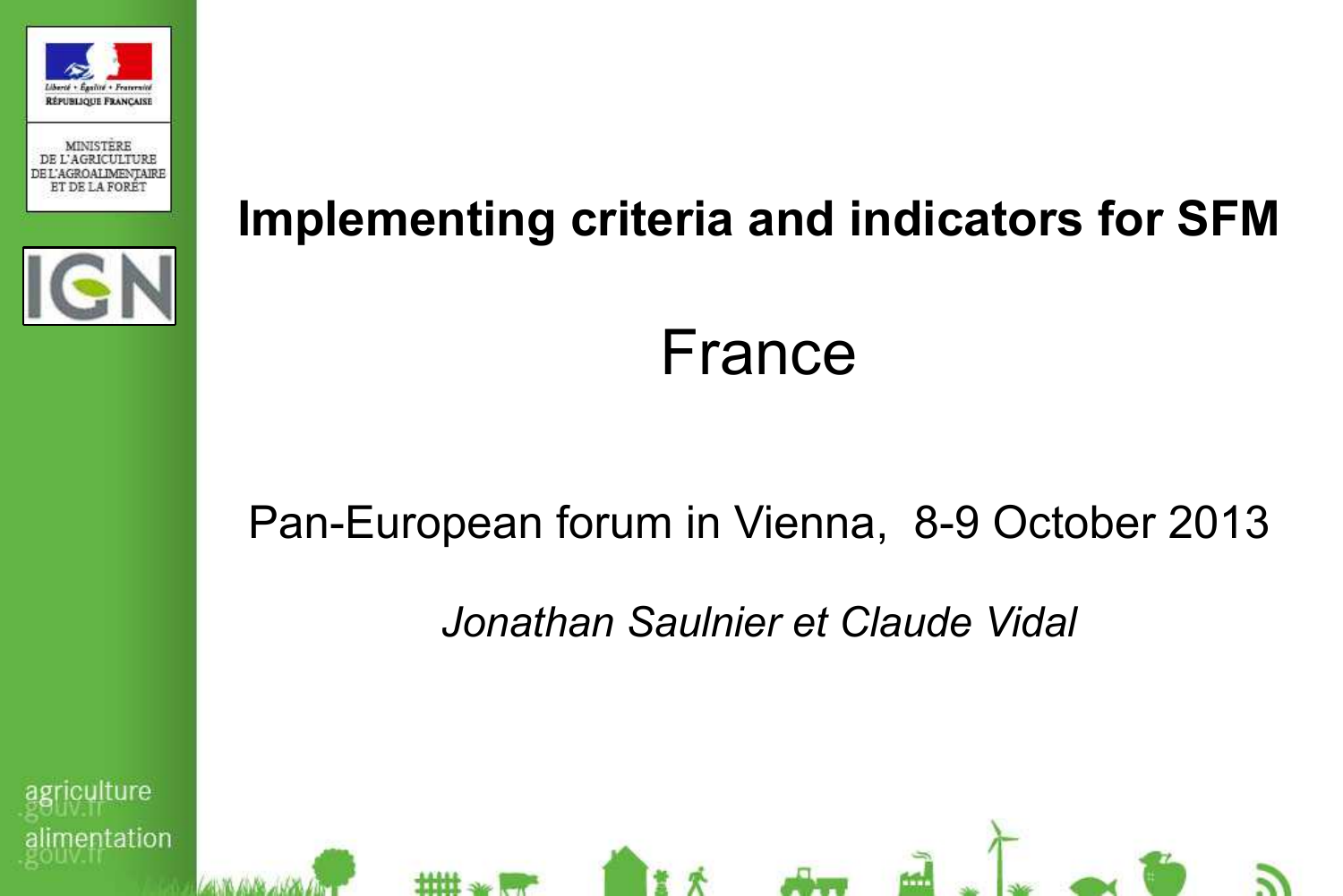





ilture

entation

## C&I in France

- 35 indicators (SoEF) + 21 national indicators *(Basal area per tree species, Progression of wild ungulates in forest areas, Forests under urban influence, etc.)*
- Large steering committee
- IGN expertise, data collection and treatment
- 30 different data providers
- Published in French and English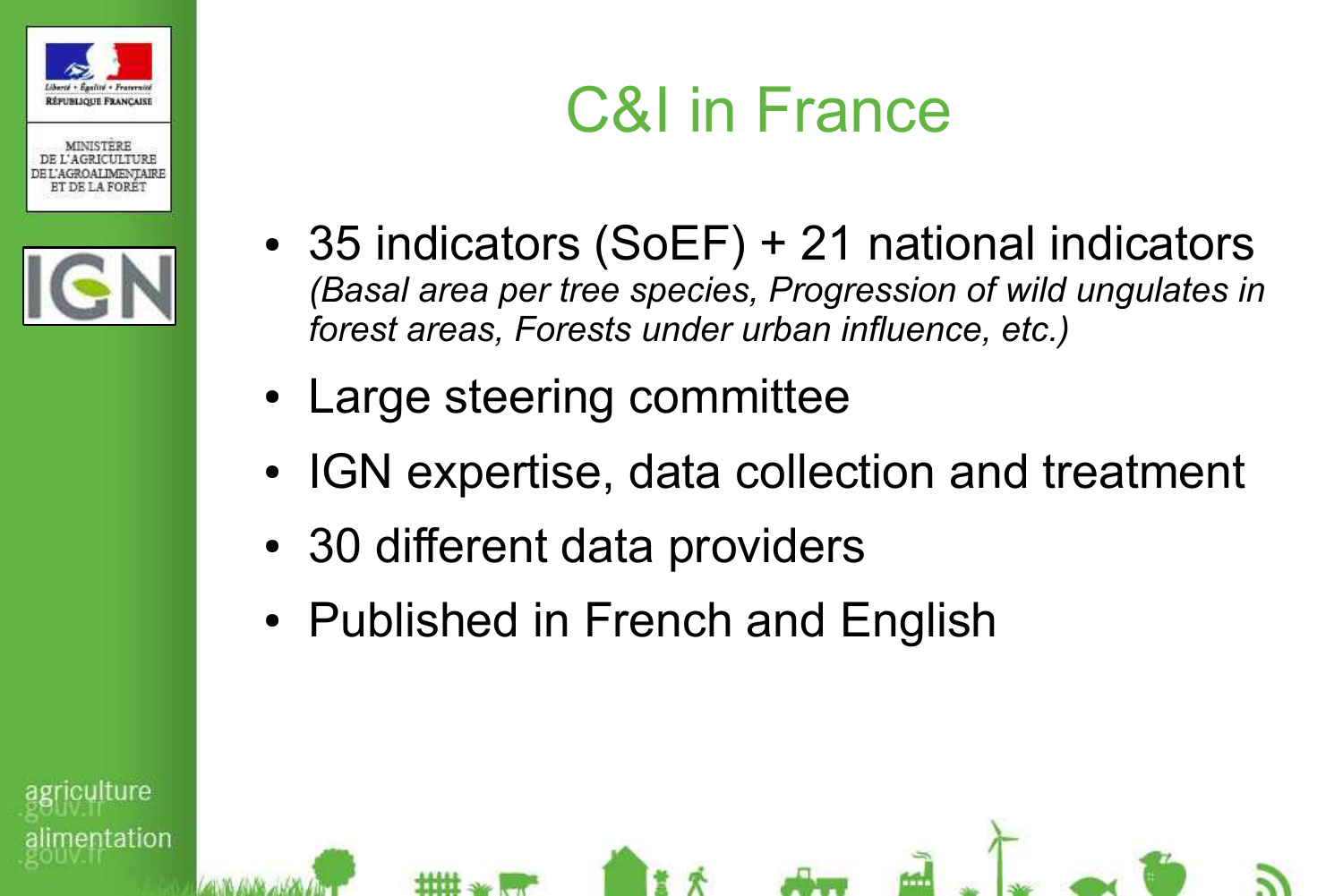



## France specific indicator example: « Forests under urban influence »



- 1/5 of the total area
- 606 000 Ha
- 114 cities > 50 000 **Inhabitants**
- 32 Millions Inhabitants concerned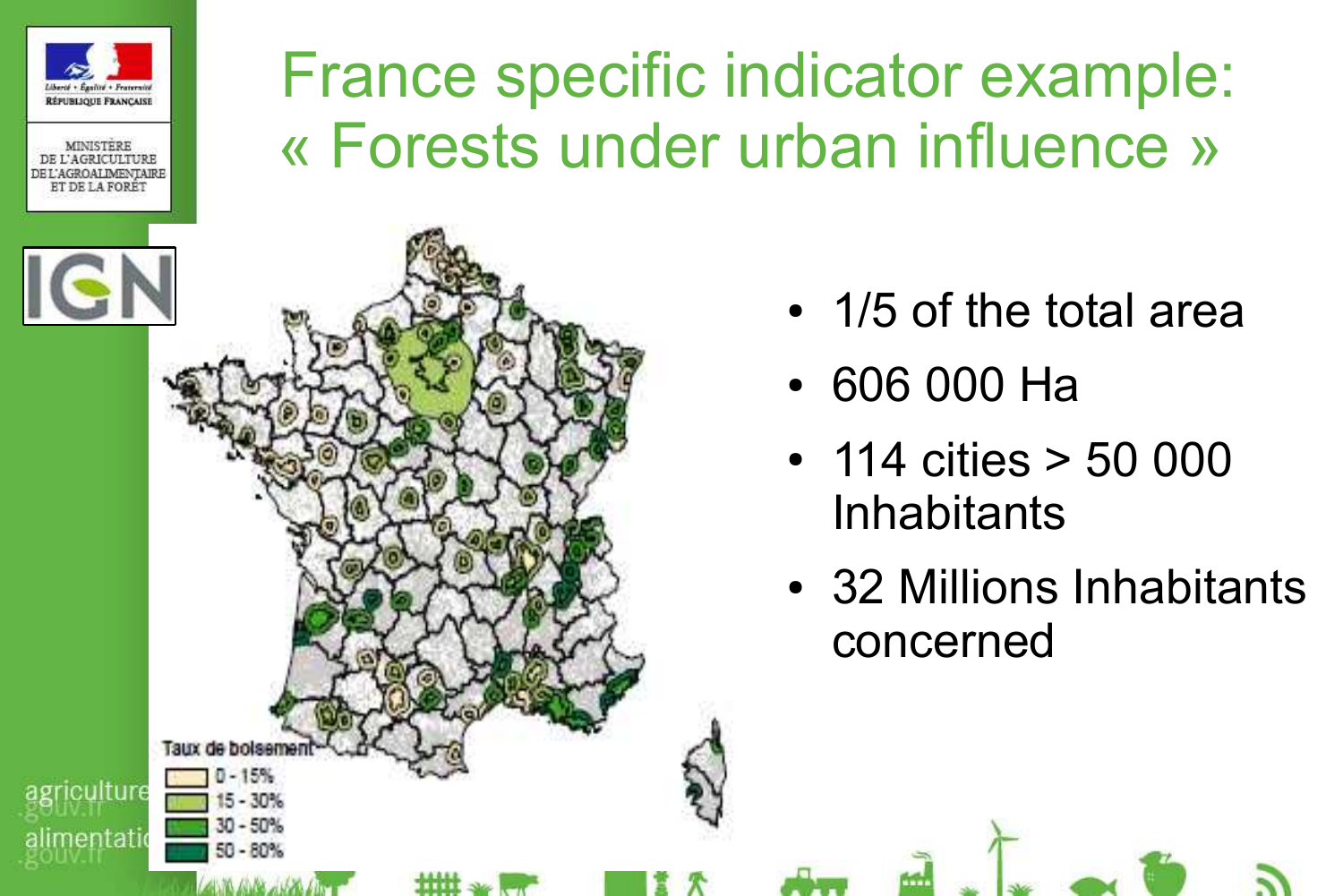





## **C&I for SFM working definition**

64H

**riculture** imentation

**titlit**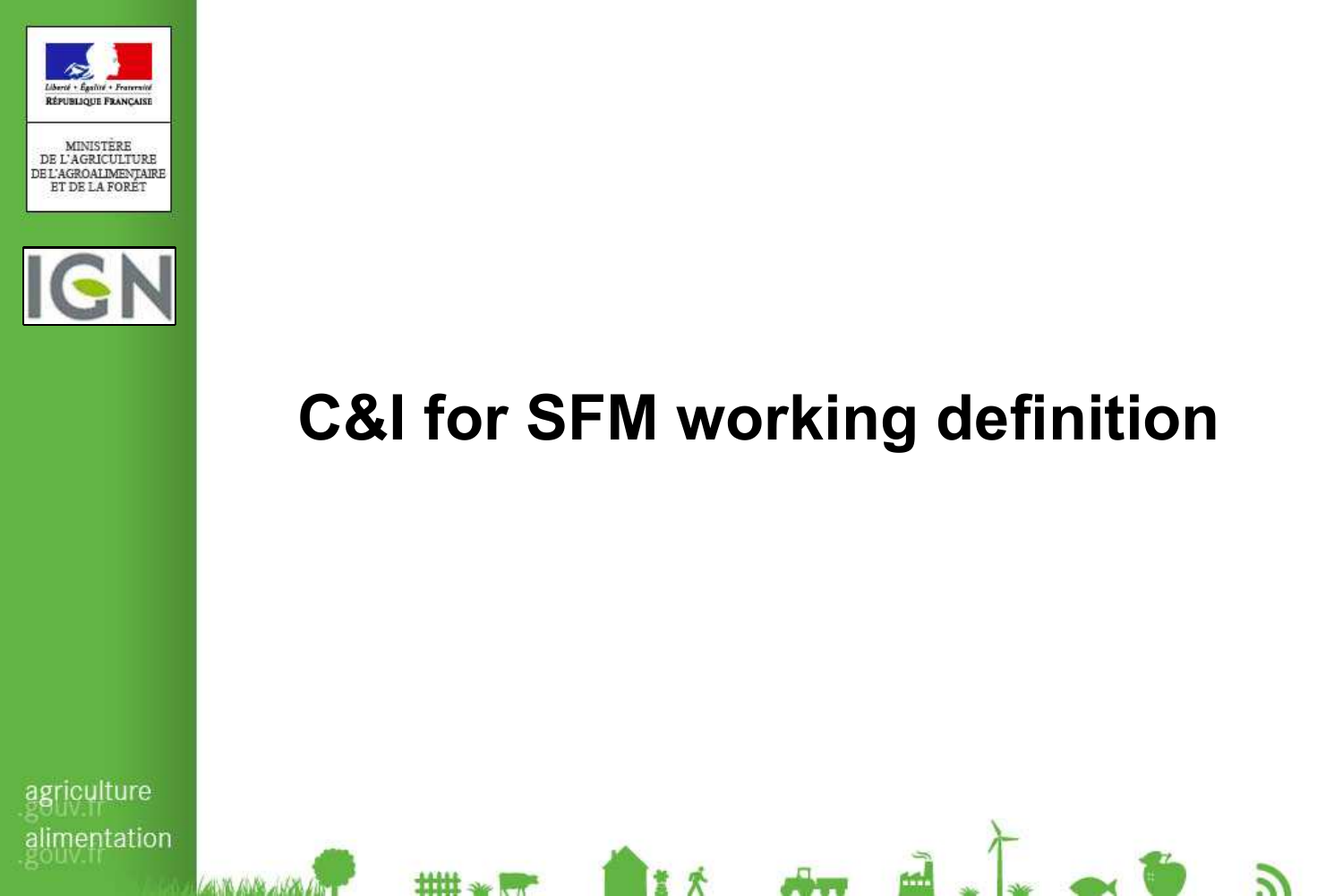

iculture

nentation

#### **1. Framework for dialogue and communication**

- 30 stakeholders represented,
- Shared reference used for strategic guidelines and provides key data

## **2. Monitoring and reporting on state and trends**

- National report available on a public website
- SoEF commitments

se ilitt

#### **3. Assessing SFM and identifying emerging issues**

- Scientific group GIP ECOFOR is in charge of the analysis of the indicator's trends since 1995
- results are regularly discussed at the steering commitee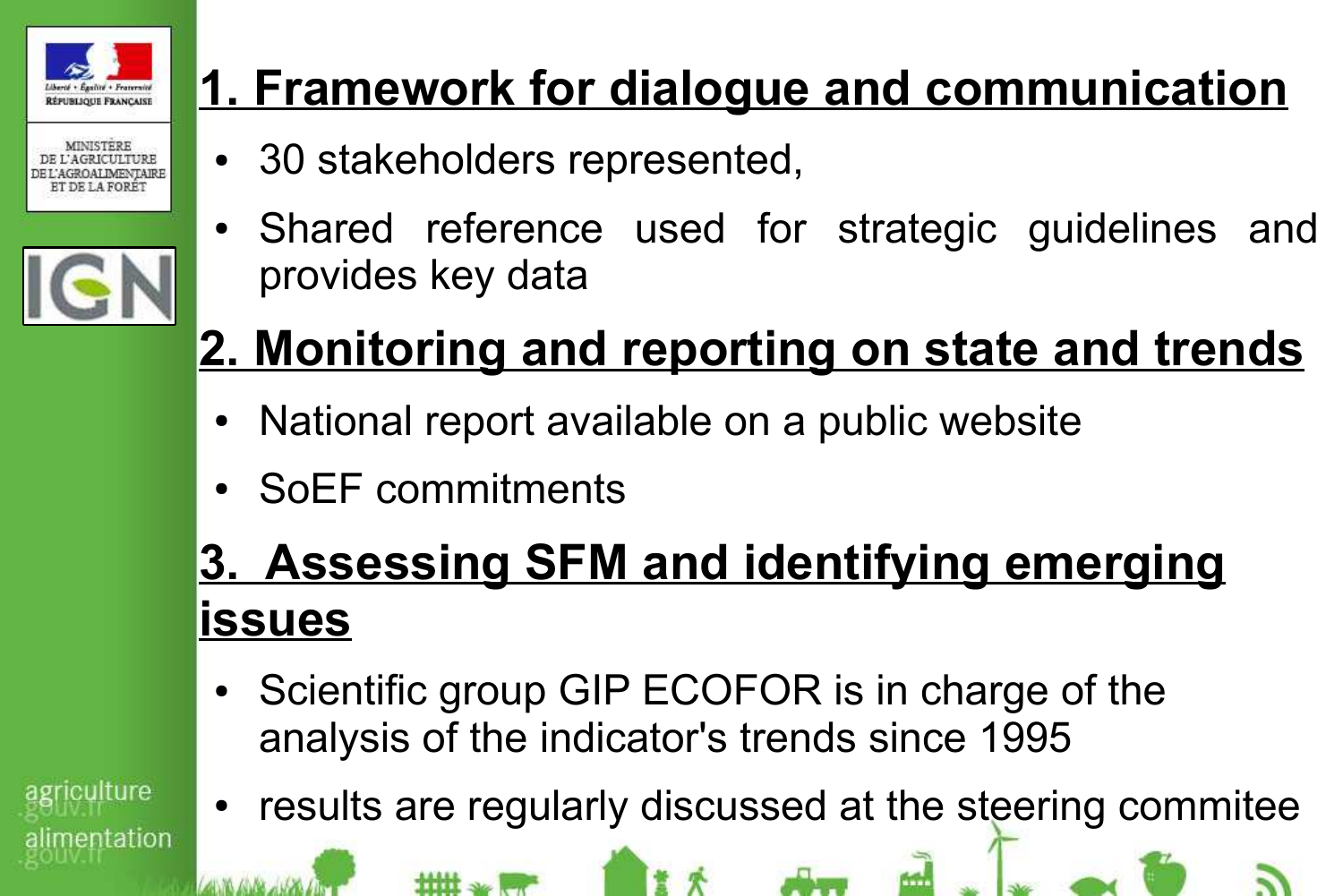

culture

entation

#### **4. Implementing national forest programmes**

- Used as a shared and structured data set reference while elaborating forest policies
- Not used as such in the current NFP
- Next national forest and wood programme would include a selection of Indicators, monitor them and define targets when applicable

### **5. Indicator sets outside the forest sector**

- No direct link, IGD are not a data sources by themselves for other sectors indicator sets
- The observatory of biodiversity will use 2015 indicators to calculate an « indicator of potential biodiversity » for each forest region and trends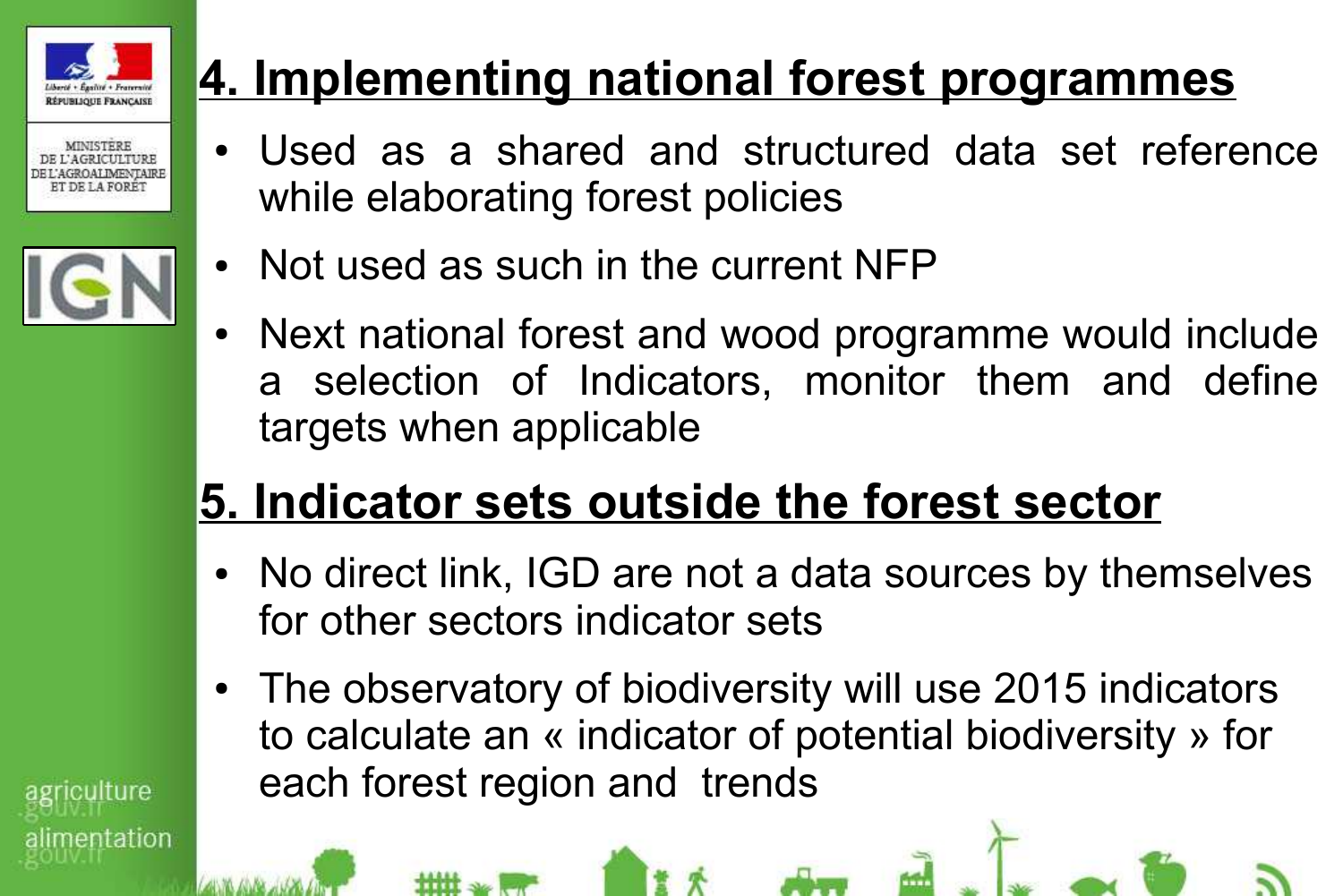





## A pertinent working definition

- The descriptive function is widely used (monitoring, reporting, framework for dialogue)
- The normative use (NFP, assesment of SFM) is under development

• The C&I set is not enough used outside the forest sector

ıltıre entation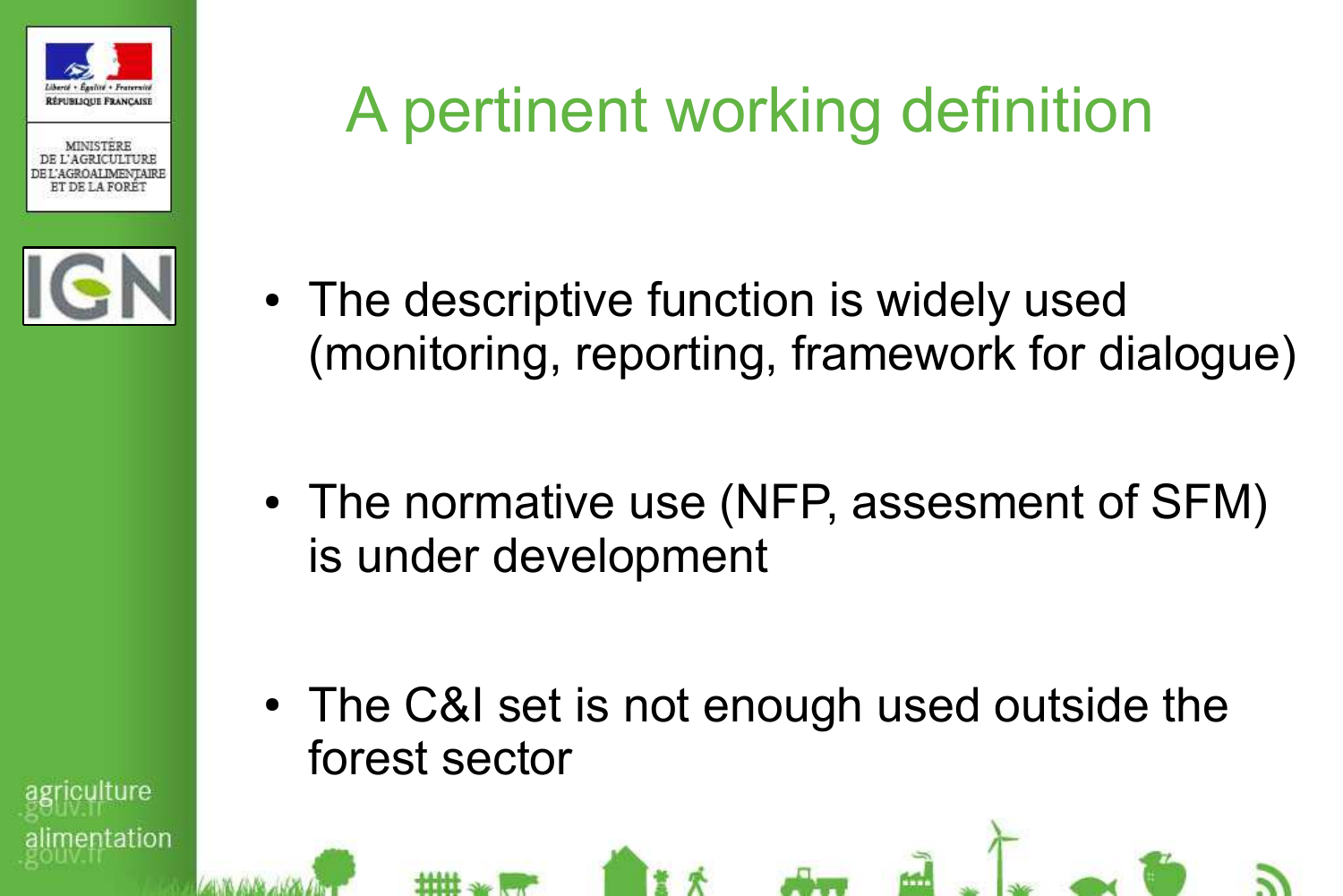



## **C&I in France**

## **Lessons learnt and the way forward**

http://inventaire-forestier.ign.fr/spip/spip.php?rubrique80

culture entation

mm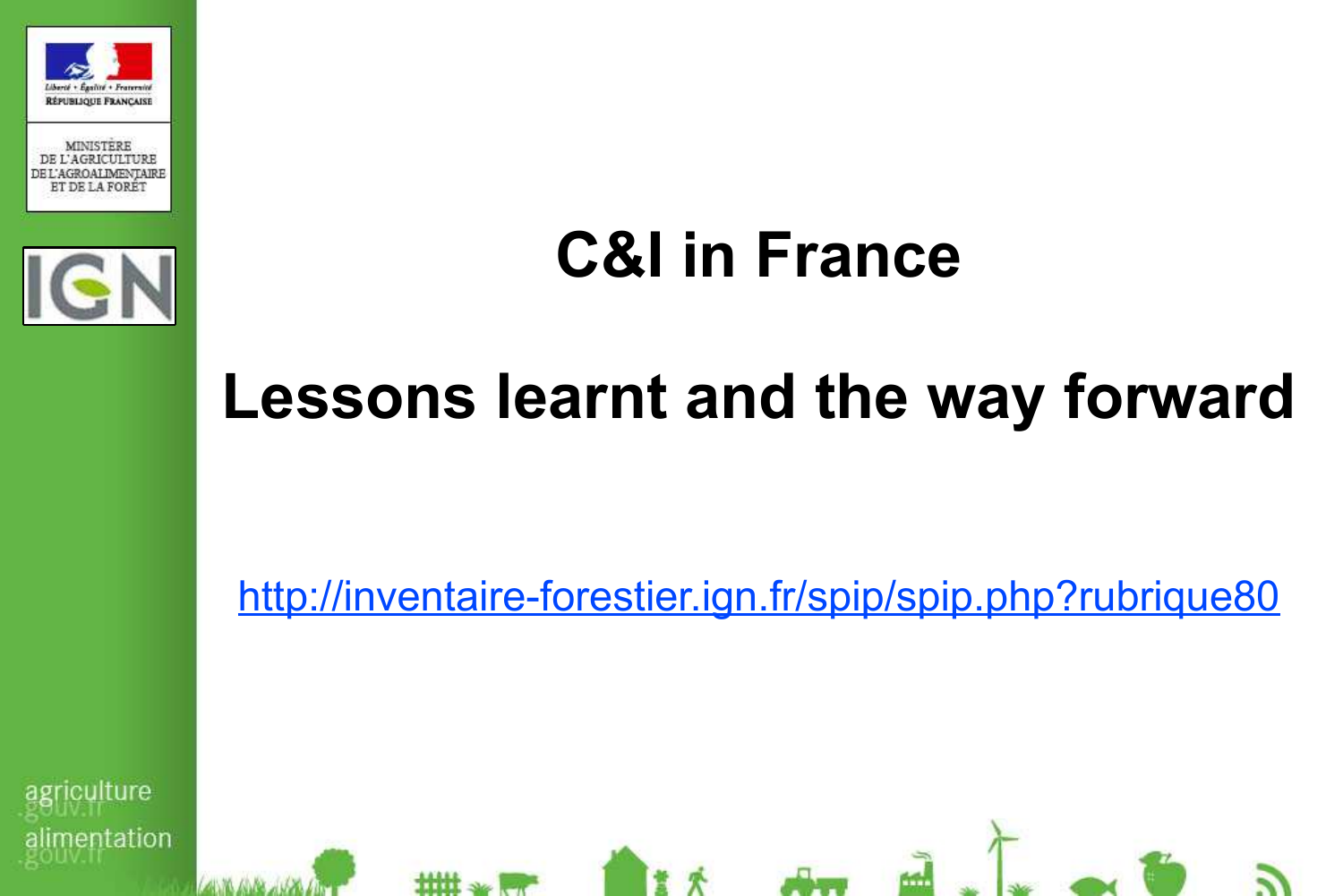





## How to build on C&I for communication and interpretation ?

- **A shift from a statistical description to a strategic vision**
- A coherence among indicators in terms of temporal, spatial and others categories
- Synthesis attempts according to criteria or stakes: towards composite indicators
- An extension of the institutional framework: Qualitative indicators + Overseas territories.